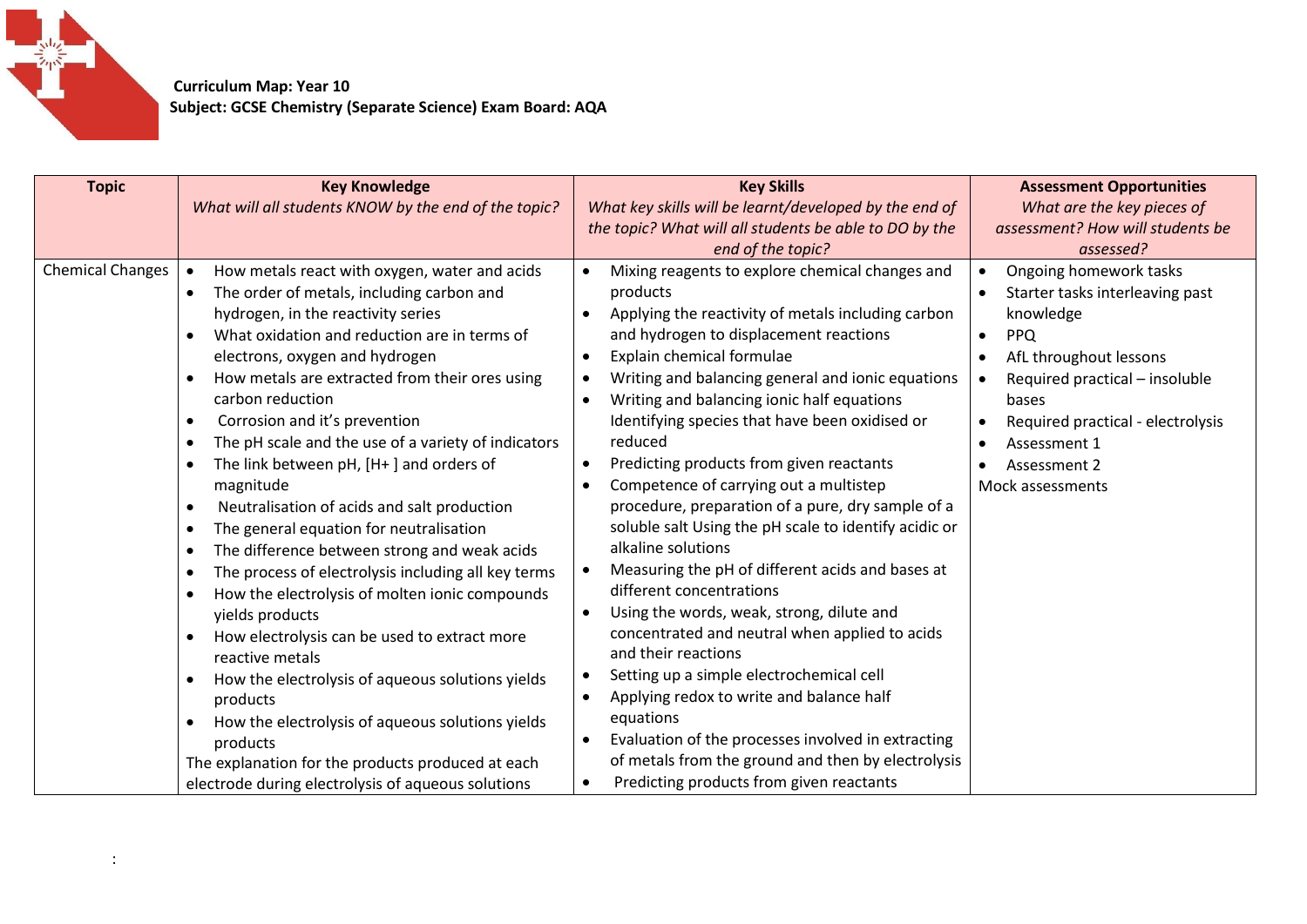**Curriculum Map: Year 10 Subject: GCSE Chemistry (Separate Science) Exam Board: AQA**

| Quantitative<br>Chemistry | Consolidation of writing and balancing equations<br>$\bullet$<br>Be familiar with specific key terms e.g. relative<br>atomic mass/formula mass, mole, limiting<br>reactant<br>The conservation of mass law<br>$\bullet$<br>Avogadro's number - Amounts of substance can<br>be measured in moles<br>How conservation of mass can be understood<br>$\bullet$<br>using formula masses and moles in balanced<br>equations<br>How to calculate % of an element in a compound<br>$\bullet$<br>How to calculate reacting masses in balanced<br>$\bullet$<br>equations<br>What limiting reactants are and their effect on<br>$\bullet$<br>reacting mass calculations<br>Percentage yield and atom economy<br>How concentration of solutions is measured in<br>$\bullet$<br>chemistry<br>What a titration is and how to carry one out<br>$\bullet$<br>The relationship between moles, concentration<br>$\bullet$<br>and volume and the link between this and moles,<br>mass and Mr<br>Be familiar with specific key terms e.g. relative<br>$\bullet$<br>atomic mass/formula mass, mole, limiting<br>reactant, yield, concentration<br>The uncertainty associated with any<br>$\bullet$<br>measurements taken | Setting up simple electrochemical cells<br>Competence of carrying out electrolysis of<br>aqueous solutions<br>Applying redox to write and balance half equations<br>Investigating mass changes using various<br>apparatus<br>Writing, balancing and interpreting chemical<br>equations<br>Use formula mass to calculate moles and vice<br>versa<br>Recognising and use expressions in standard form<br>$\bullet$<br>Using ratios, fractions and percentages<br>Changing the subject of a variety of equations<br>Converting units<br>Using appropriate numbers of significant figures<br>Changing the subject of a variety of equations<br>Identifying anomalous results and making<br>estimations of uncertainty<br>Calculating the mean of a data set and use the<br>range as a measure of uncertainty<br>Describing how to carry out titrations using strong<br>$\bullet$<br>acids and strong alkalis<br>Calculating the chemical quantities in titrations in<br>both mol dm-3 and g dm-3 Competent use of<br>technical laboratory equipment (pipette, pipette<br>filler and burette)<br>Calculating the volumes of gaseous reactants and<br>products from balanced equations | Homework<br>$\bullet$<br>Starter tasks interleaving past<br>knowledge<br>Constant marking of calculations<br><b>PPQ</b><br>$\bullet$<br>AfL throughout lessons<br>Mock assessment<br>Required practical |
|---------------------------|-----------------------------------------------------------------------------------------------------------------------------------------------------------------------------------------------------------------------------------------------------------------------------------------------------------------------------------------------------------------------------------------------------------------------------------------------------------------------------------------------------------------------------------------------------------------------------------------------------------------------------------------------------------------------------------------------------------------------------------------------------------------------------------------------------------------------------------------------------------------------------------------------------------------------------------------------------------------------------------------------------------------------------------------------------------------------------------------------------------------------------------------------------------------------------------------------------|----------------------------------------------------------------------------------------------------------------------------------------------------------------------------------------------------------------------------------------------------------------------------------------------------------------------------------------------------------------------------------------------------------------------------------------------------------------------------------------------------------------------------------------------------------------------------------------------------------------------------------------------------------------------------------------------------------------------------------------------------------------------------------------------------------------------------------------------------------------------------------------------------------------------------------------------------------------------------------------------------------------------------------------------------------------------------------------------------------------------------------------------------------------------------------|---------------------------------------------------------------------------------------------------------------------------------------------------------------------------------------------------------|
|---------------------------|-----------------------------------------------------------------------------------------------------------------------------------------------------------------------------------------------------------------------------------------------------------------------------------------------------------------------------------------------------------------------------------------------------------------------------------------------------------------------------------------------------------------------------------------------------------------------------------------------------------------------------------------------------------------------------------------------------------------------------------------------------------------------------------------------------------------------------------------------------------------------------------------------------------------------------------------------------------------------------------------------------------------------------------------------------------------------------------------------------------------------------------------------------------------------------------------------------|----------------------------------------------------------------------------------------------------------------------------------------------------------------------------------------------------------------------------------------------------------------------------------------------------------------------------------------------------------------------------------------------------------------------------------------------------------------------------------------------------------------------------------------------------------------------------------------------------------------------------------------------------------------------------------------------------------------------------------------------------------------------------------------------------------------------------------------------------------------------------------------------------------------------------------------------------------------------------------------------------------------------------------------------------------------------------------------------------------------------------------------------------------------------------------|---------------------------------------------------------------------------------------------------------------------------------------------------------------------------------------------------------|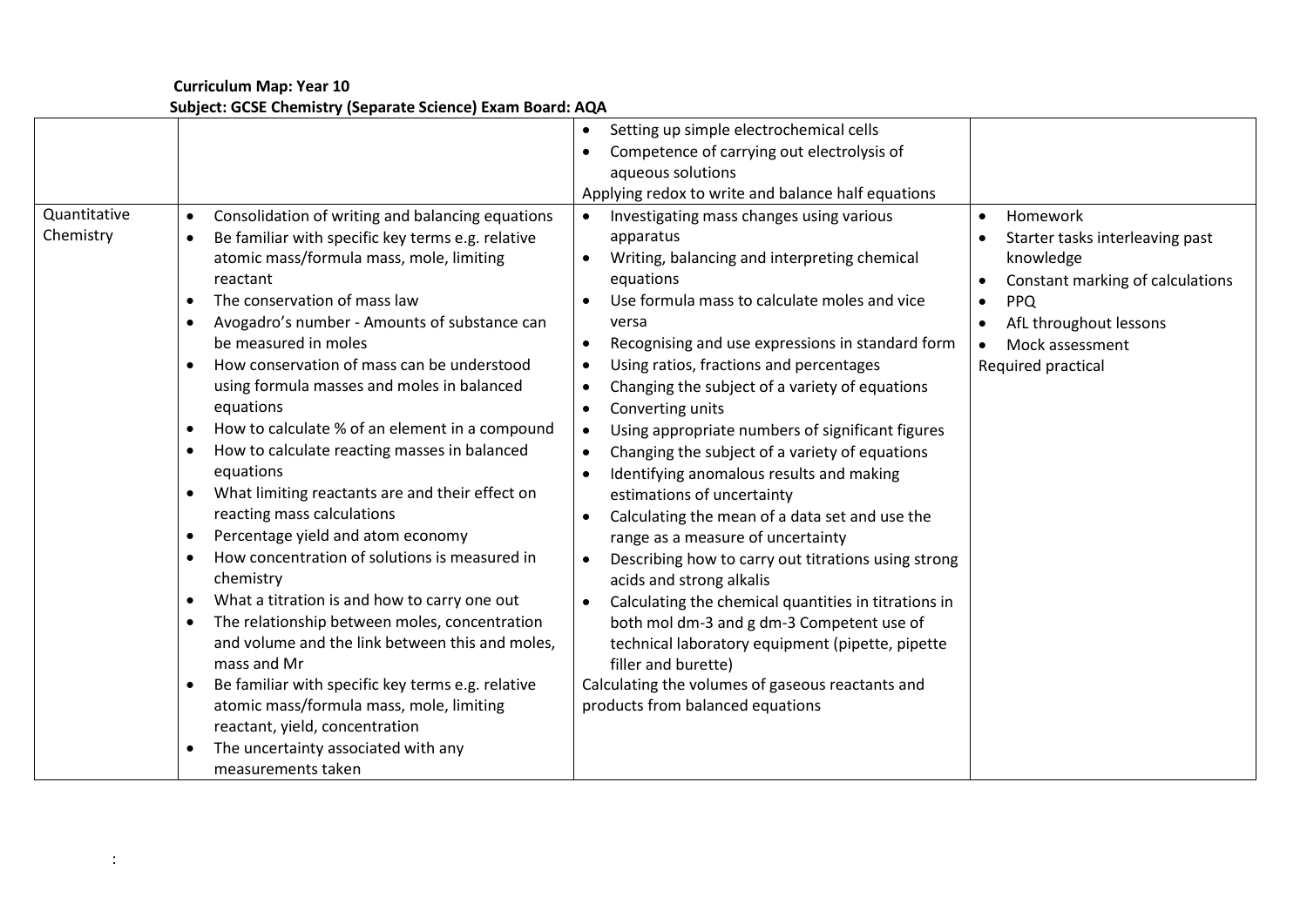**Curriculum Map: Year 10 Subject: GCSE Chemistry (Separate Science) Exam Board: AQA**

|                                                       | Equal moles of gases occupy the same volume (at<br>RTP)<br>The volume of 1 mole of any gas is 24dm3                                                                                                                                                                                                                                                                                                                                                                                                                                                                                                                                                                                                                         |                                                                                                                                                                                                                                                                                                                                                                                                                                                                                                                                                                                                                                                                                                                                                  |                                                                                                                                                                             |
|-------------------------------------------------------|-----------------------------------------------------------------------------------------------------------------------------------------------------------------------------------------------------------------------------------------------------------------------------------------------------------------------------------------------------------------------------------------------------------------------------------------------------------------------------------------------------------------------------------------------------------------------------------------------------------------------------------------------------------------------------------------------------------------------------|--------------------------------------------------------------------------------------------------------------------------------------------------------------------------------------------------------------------------------------------------------------------------------------------------------------------------------------------------------------------------------------------------------------------------------------------------------------------------------------------------------------------------------------------------------------------------------------------------------------------------------------------------------------------------------------------------------------------------------------------------|-----------------------------------------------------------------------------------------------------------------------------------------------------------------------------|
| <b>Energy Changes</b>                                 | Energy is conserved during chemical reactions<br>$\bullet$<br>What exothermic and endothermic reactions are<br>including everyday examples of them<br>How reaction profiles are used to represent<br>chemical reactions<br>What activation energy is<br>$\bullet$<br>Energy is needed to break chemical bonds<br>$\bullet$<br>Energy is released when new bonds are formed<br>$\bullet$<br>Chemical cells and fuel cells<br>$\bullet$<br>Alkaline cells and batteries<br>$\bullet$<br>Rechargeable cells and batteries<br>٠<br>Fuel cells and the overall reaction within them                                                                                                                                              | Measuring temperature changes of simple<br>chemical reactions and classifying them as exo or<br>endothermic<br>Investigating the variables that affect temperature<br>$\bullet$<br>changes<br>Drawing and interpreting reaction profiles for<br>exothermic and endothermic reactions<br>Calculating energy changes in reactions using<br>supplied data<br>Evaluating the use of hydrogen fuel cells compared to<br>other cells and batteries                                                                                                                                                                                                                                                                                                     | Homework<br>$\bullet$<br>Starter tasks interleaving past<br>knowledge<br>Constant marking of calculations<br>$\bullet$<br><b>PPQ</b><br>$\bullet$<br>AfL throughout lessons |
| Homework<br>topics: Chemistry<br>of the<br>atmosphere | The theory of how the Earth's early atmosphere<br>$\bullet$<br>was generated, how it has changed and what has<br>and is currently changing it.<br>Specifically:<br><b>Combustion reactions</b><br>$\circ$<br>Carbon dioxide production<br>$\circ$<br>Other pollutants<br>O<br>Locking up in rocks and the ocean<br>O<br>Photosynthesis<br>$\circ$<br>The proportions of the different gases in the<br>$\bullet$<br>atmosphere<br>Principles behind the greenhouse effect<br>How human activities contribute towards the<br>$\bullet$<br>greenhouse effect<br>Principles behind and effects of climate change<br>$\bullet$<br>The definition of a carbon footprint, how its value<br>is arrived at and how it can be reduced | Explaining how (new) evidence can lead to<br>changes in and/or re-enforcement of, accepted<br>models.<br>Be able to evaluate the quality of evidence<br>$\bullet$<br>Be able to describe uncertainties in evidence<br>$\bullet$<br>Be able to describe how a range of pollutants are<br>$\bullet$<br>formed and predict the products of combustion<br>reactions<br>Be able to describe and explain the problems<br>caused by increased levels of pollutants<br>Be able to describe effects of global climate<br>$\bullet$<br>change<br>Be able to discuss the scale, risk and<br>$\bullet$<br>environmental implications of climate change<br>Be able to describe actions to reduce greenhouse gas<br>emission but also why these may be limited | Marked in class/by teacher<br>Worksheets<br>Quizzes<br>Past exam questions<br>Assessment 1<br>Assessment 2<br>Mock assessment                                               |